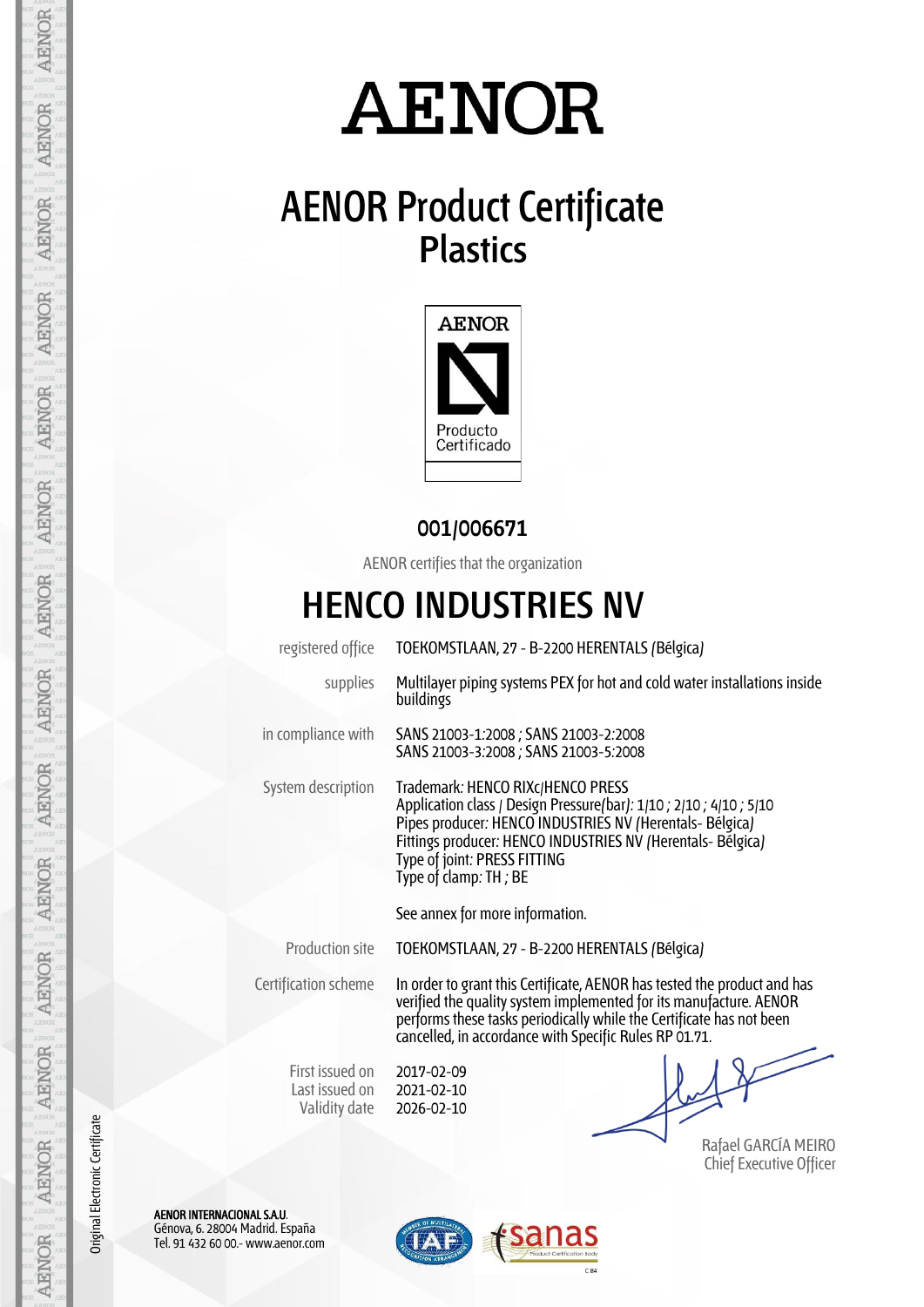# **AENOR**

### **AENOR Product Certificate Plastics**

**001/006671**

#### **Annex to Certificate**

System description Trademark: HENCO RIXc/HENCO PRESS Application class / Design Pressure(bar): 1/10 ; 2/10 ; 4/10 ; 5/10 Pipes producer: HENCO INDUSTRIES NV (Herentals- Bélgica) Fittings producer: HENCO INDUSTRIES NV (Herentals- Bélgica) Type of joint: PRESS FITTING Type of clamp: TH ; BE

| System component                    | Dimensions (mm)                                               | <b>Material</b> | References                  |
|-------------------------------------|---------------------------------------------------------------|-----------------|-----------------------------|
| Multilayer pipes                    | $16 \times 2$ ; $18 \times 2$ ; $20 \times 2$ ; $26 \times 3$ | PEX-c/AL/PEX-c  |                             |
| Adapter double plate                | 16                                                            | <b>PVDF</b>     | 28PK; 28PKW                 |
| Desmountable female union           | $16 - 20$                                                     | <b>PVDF</b>     | 26PK; 26PKW                 |
| Double plate elbow female<br>thread | $16 - 20$                                                     | <b>PVDF</b>     | 3PK; 3PKW                   |
| Elbow 90°                           | $16 - 18 - 20 - 26$                                           | <b>PVDF</b>     | 1PK; 1PKW                   |
| End female elbow                    | $16 - 18 - 20 - 26$                                           | <b>PVDF</b>     | 5PK; 5PKW                   |
| End male elbow                      | $16 - 18 - 20 - 26$                                           | <b>PVDF</b>     | 6PK; 6PKW                   |
| Equal Tee                           | $16 - 18 - 20 - 26$                                           | <b>PVDF</b>     | 9PK; 9PKW                   |
| Eurocone adapter                    | $16 - 20$                                                     | <b>PVDF</b>     | 19PK; 19PKW                 |
| Female thread coupling              | $16 - 18 - 20 - 26$                                           | <b>PVDF</b>     | 18PK; 18PKW                 |
| Female thread tee                   | $16 - 18 - 20 - 26$                                           | <b>PVDF</b>     | 13PK; 13PKW                 |
| Male thread coupling                | $16 - 18 - 20 - 26$                                           | <b>PVDF</b>     | 17PK; 17PKW                 |
| Male thread tee                     | $16 - 18 - 20 - 26$                                           | <b>PVDF</b>     | 14PK; 14PKW                 |
| Plate female thread elbow           | $16 - 18 - 20 - 26$                                           | <b>PVDF</b>     | 2PK; 2PK-K;<br>2PKW; 2PK-KW |
| <b>Reduced Tee</b>                  | 18x16x18; 20x16x20; 20x18x20; 26x16x26;<br>26x18x26; 26x20x26 | <b>PVDF</b>     | 10PK; 10PKW                 |

| First issued on | 2017-02-09 |
|-----------------|------------|
| Last issued on  | 2021-02-10 |
| Validity date   | 2026-02-10 |

AENOR INTERNACIONAL S.A.U. Génova, 6. 28004 Madrid. España Tel. 91 432 60 00.- www.aenor.com

Original Electronic Certificate

**AENOR** 

**AENOR** 

**AENOR** 

**AENOR** 

**AENOR** 

**AENOR** 

**AENOR** 

**AENOR** 

**AENOR** 

AENOR

**AENOR** 

**AENOR** 

**AENOR** 

**AENOR**